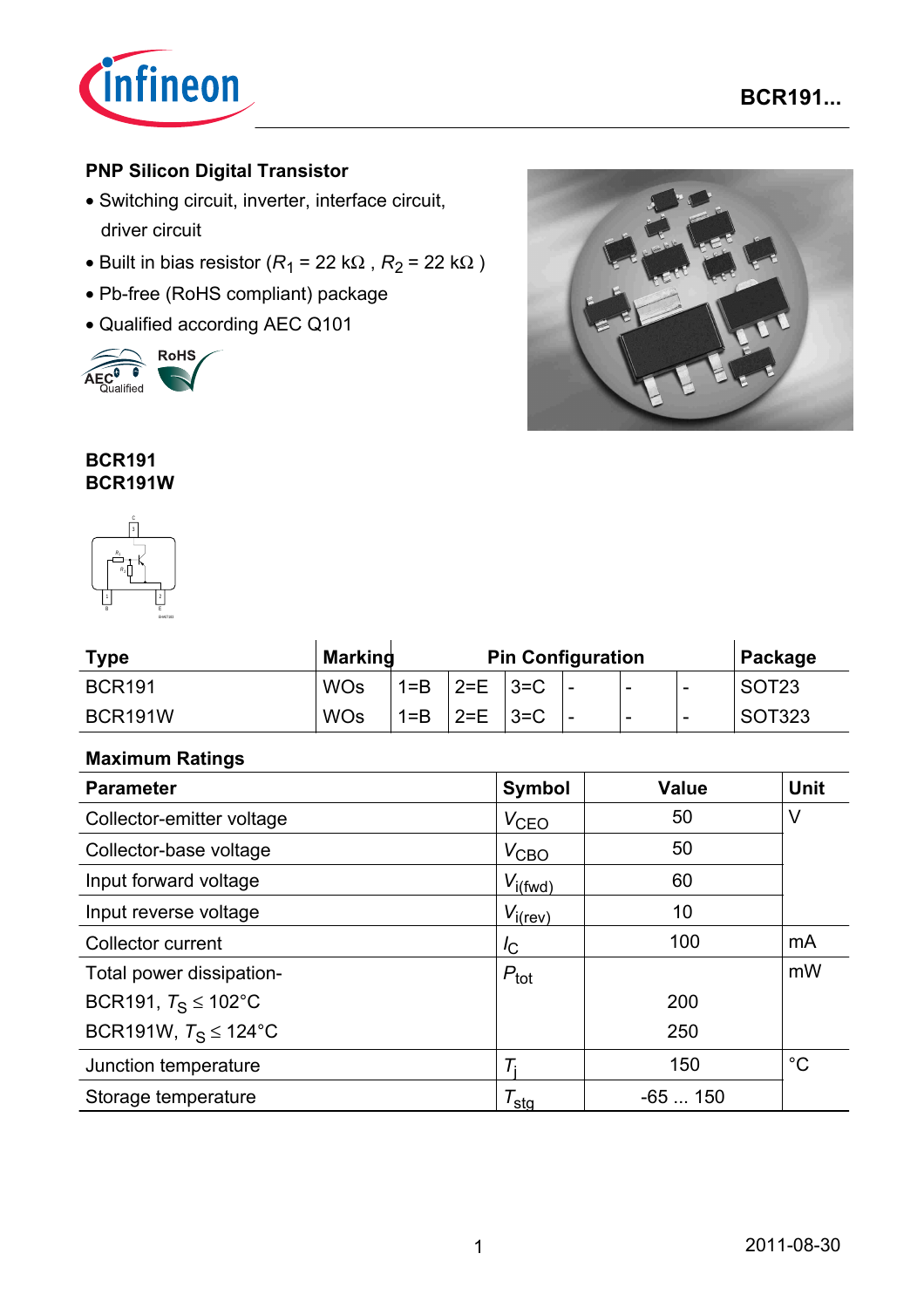

#### **Thermal Resistance**

| <b>Parameter</b>                         | <b>Symbol</b> | <b>Value</b> | Unit       |  |  |  |  |
|------------------------------------------|---------------|--------------|------------|--|--|--|--|
| Junction - soldering point <sup>1)</sup> | $R_{thJS}$    |              | <b>K/W</b> |  |  |  |  |
| <b>BCR191</b>                            |               | $\leq 240$   |            |  |  |  |  |
| BCR191W                                  |               | $\leq 105$   |            |  |  |  |  |

## **Electrical Characteristics** at  $T_A = 25^\circ \text{C}$ , unless otherwise specified

| <b>Parameter</b>                                       | <b>Symbol</b><br><b>Values</b> |                          |             | <b>Unit</b> |               |
|--------------------------------------------------------|--------------------------------|--------------------------|-------------|-------------|---------------|
|                                                        |                                | min.                     | typ.        | max.        |               |
| <b>DC Characteristics</b>                              |                                |                          |             |             |               |
| Collector-emitter breakdown voltage                    | $V_{(BR)CEO}$                  | 50                       |             |             | V             |
| $I_C$ = 100 µA, $I_B$ = 0                              |                                |                          |             |             |               |
| Collector-base breakdown voltage                       | $V_{(BR)CBO}$                  | 50                       |             |             |               |
| $I_{\rm C}$ = 10 µA, $I_{\rm E}$ = 0                   |                                |                          |             |             |               |
| Collector-base cutoff current                          | $I_{CBO}$                      |                          |             | 100         | nA            |
| $V_{CB}$ = 40 V, $I_E$ = 0                             |                                |                          |             |             |               |
| Emitter-base cutoff current                            | <b>EBO</b>                     | $\overline{\phantom{a}}$ |             | 350         | μA            |
| $V_{EB}$ = 10 V, $I_C$ = 0                             |                                |                          |             |             |               |
| DC current gain <sup>2)</sup>                          | $h_{FE}$                       | 50                       |             |             | $\frac{1}{2}$ |
| $I_{\rm C}$ = 5 mA, $V_{\rm CE}$ = 5 V                 |                                |                          |             |             |               |
| Collector-emitter saturation voltage <sup>2)</sup>     | $V_{CEsat}$                    | $\qquad \qquad -$        |             | 0.3         | $\vee$        |
| $I_{\rm C}$ = 10 mA, $I_{\rm B}$ = 0.5 mA              |                                |                          |             |             |               |
| Input off voltage                                      | $V_{i(off)}$                   | 0.8                      |             | 1.5         |               |
| $I_{\rm C}$ = 100 µA, $V_{\rm CE}$ = 5 V               |                                |                          |             |             |               |
| Input on voltage                                       | $V_{i(0n)}$                    | 1                        |             | 2.5         |               |
| $I_{\rm C}$ = 2 mA, $V_{\rm CE}$ = 0.3 V               |                                |                          |             |             |               |
| Input resistor                                         | $R_1$                          | 15                       | 22          | 29          | $k\Omega$     |
| <b>Resistor ratio</b>                                  | $R_1/R_2$                      | 0.9                      | $\mathbf 1$ | 1.1         |               |
| <b>AC Characteristics</b>                              |                                |                          |             |             |               |
| <b>Transition frequency</b>                            | $f_{\rm T}$                    | $\overline{\phantom{a}}$ | 200         |             | <b>MHz</b>    |
| $I_{\rm C}$ = 10 mA, $V_{\rm CE}$ = 5 V, $f$ = 100 MHz |                                |                          |             |             |               |
| Collector-base capacitance                             | $C_{\text{cb}}$                |                          | 3           |             | pF            |
| $V_{CB}$ = 10 V, $f$ = 1 MHz                           |                                |                          |             |             |               |

1For calculation of *R*thJA please refer to Application Note AN077 (Thermal Resistance Calculation)

 $2$ Pulse test:  $t < 300 \mu s$ ; D < 2%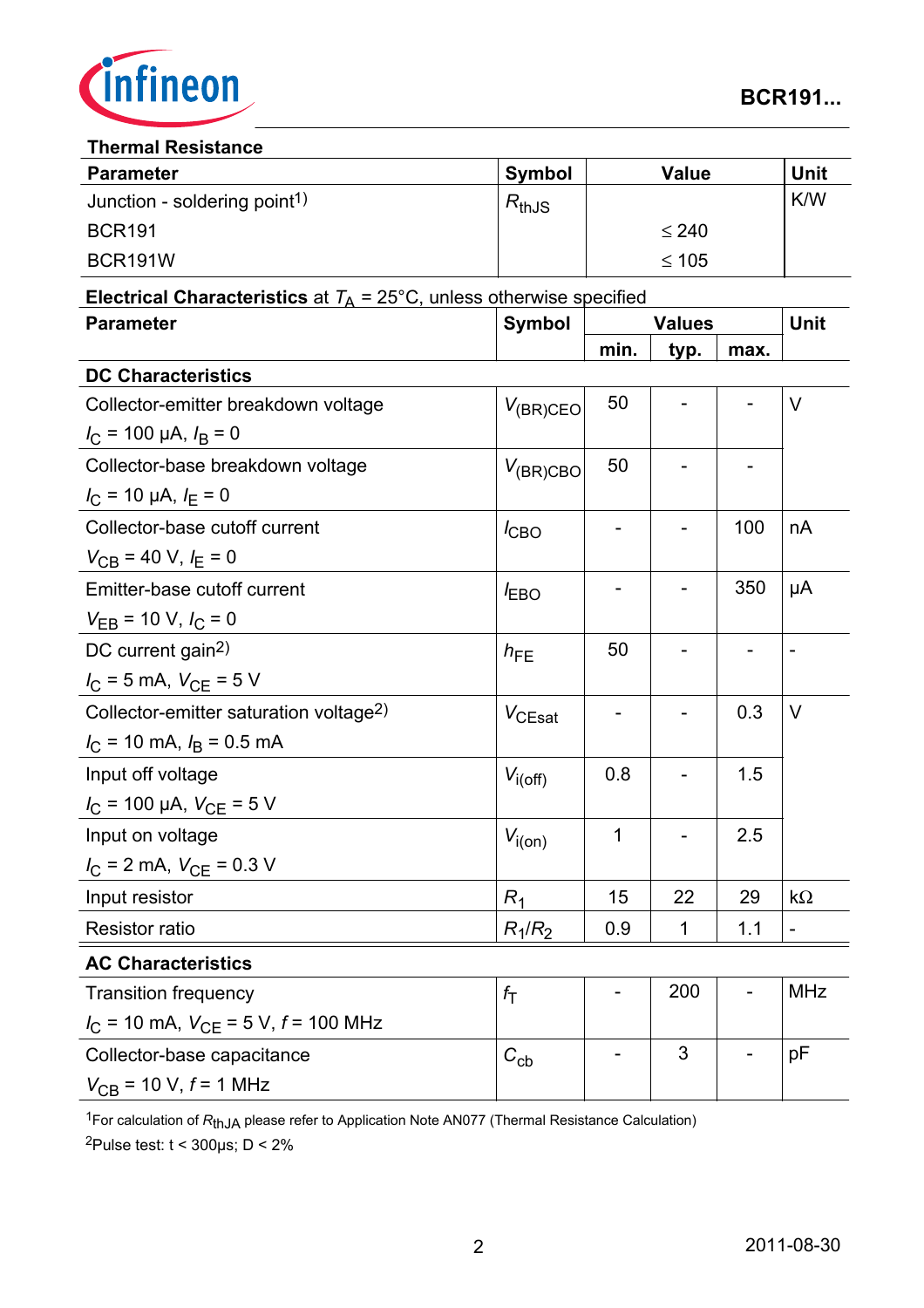

# **DC current gain**  $h_{FE} = f(l_C)$

*V*<sub>CE</sub> = 5 V (common emitter configuration)



**Input on Voltage** *Vi* (on) = ƒ(*I*C) *V*<sub>CE</sub> = 0.3V (common emitter configuration)



### **Collector-emitter saturation voltage**

 $V_{\text{CEsat}} = f(I_{\text{C}}), I_{\text{C}}/I_{\text{B}} = 20$ 





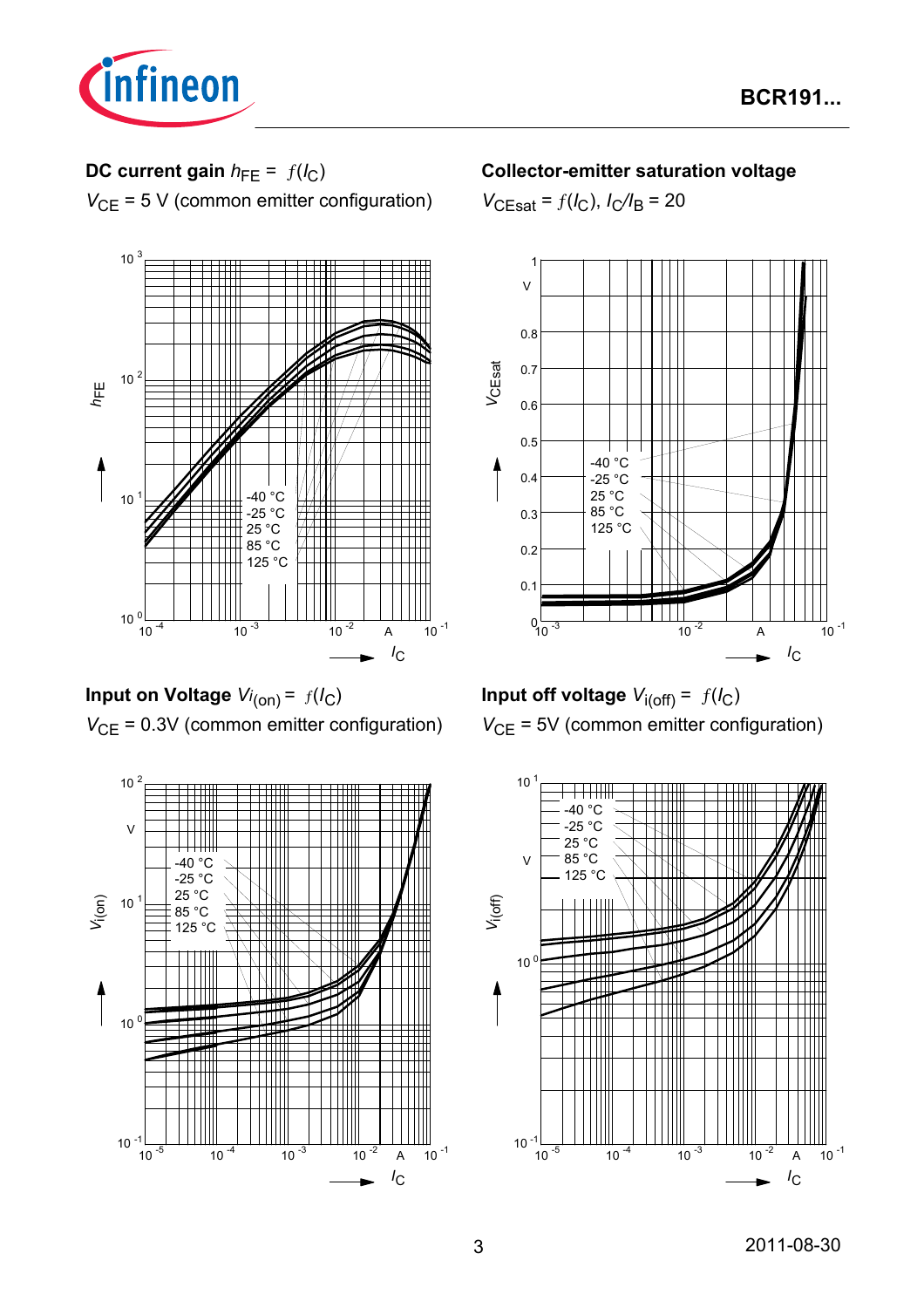

**Total power dissipation**  $P_{\text{tot}} = f(T_S)$ BCR191



# **Permissible Pulse Load**  $R_{th,JS} = f(t_p)$ BCR191



# **Total power dissipation**  $P_{\text{tot}} = f(T_S)$ BCR191W



## **Permissible Pulse Load**

 $P_{\text{totmax}}/P_{\text{totDC}} = f(t_p)$ BCR191

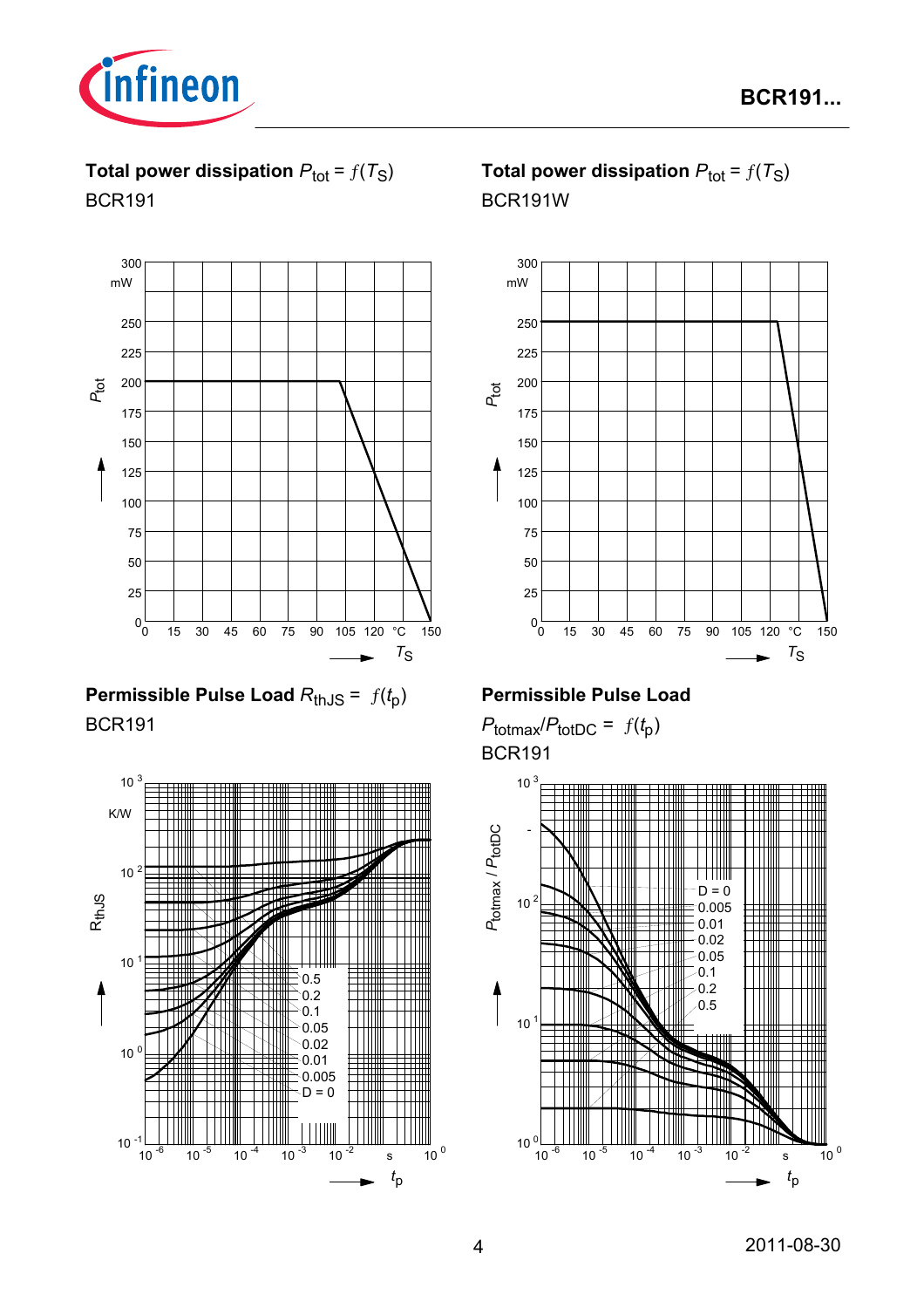

# **Permissible Puls Load**  $R_{th,JS} = f(t_p)$

BCR191W



## **Permissible Pulse Load**

 $P_{\text{totmax}}/P_{\text{totDC}} = f(t_p)$ BCR191W

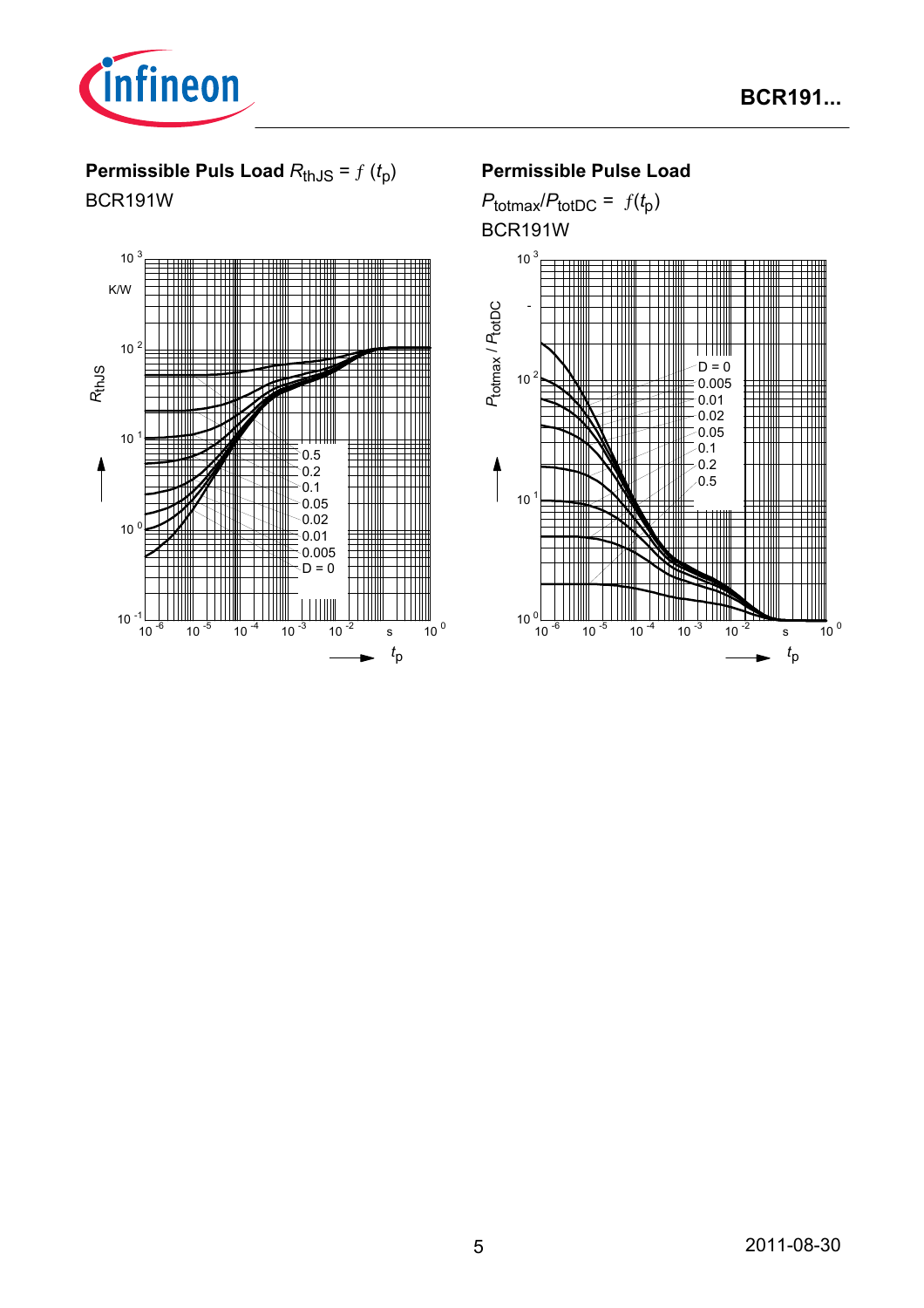

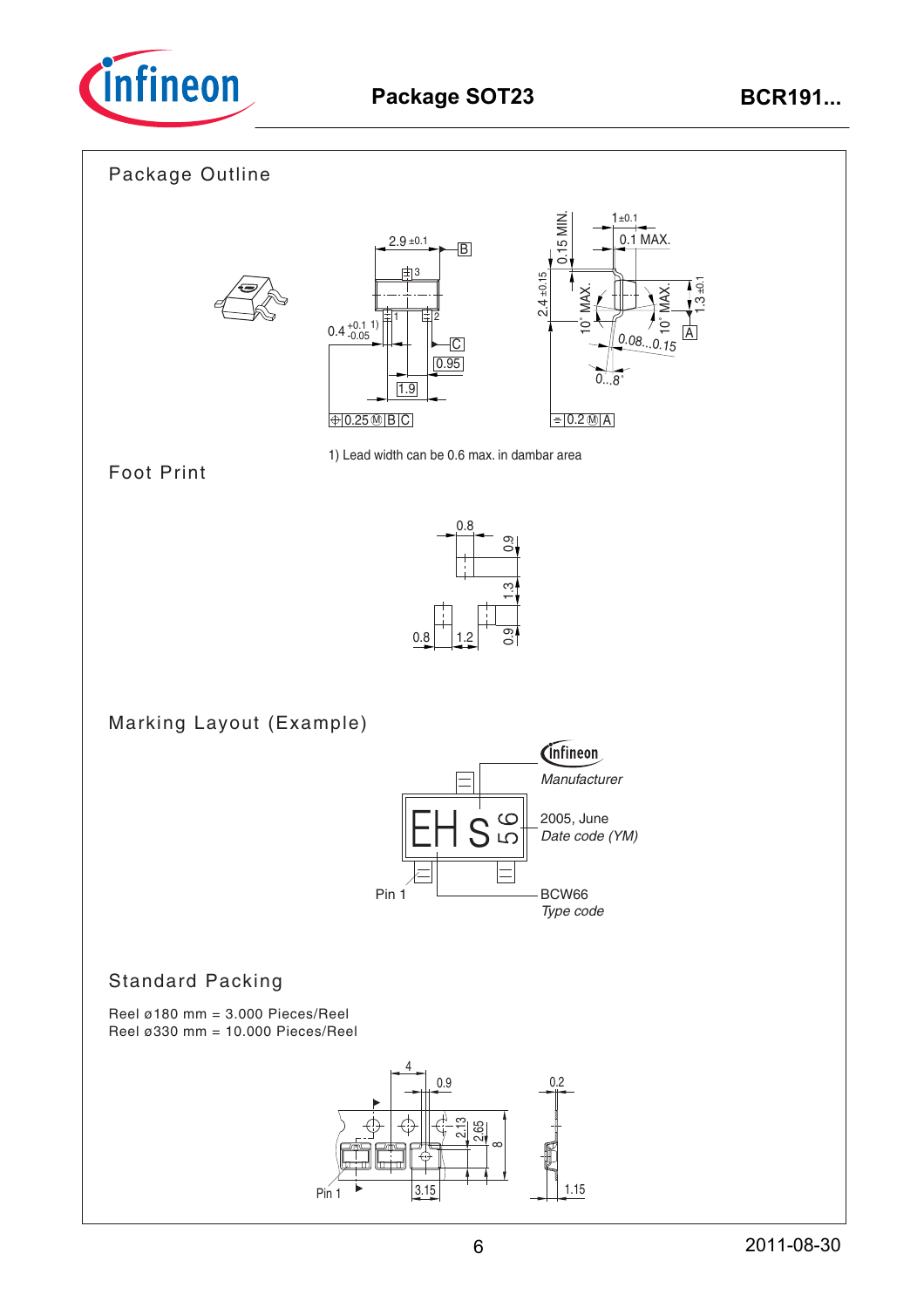